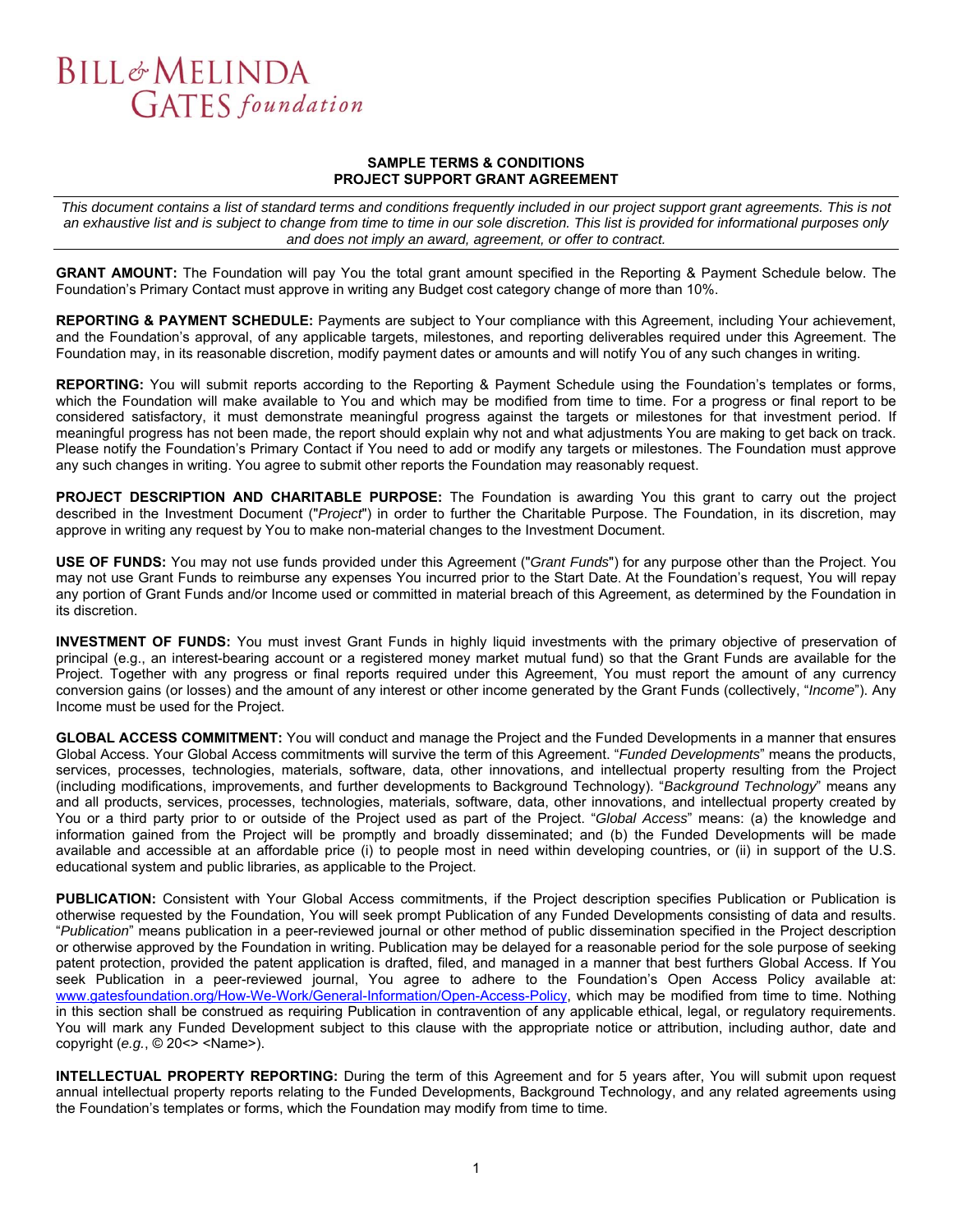**SUBGRANTS AND SUBCONTRACTS:** You have the exclusive right to select subgrantees and subcontractors to assist with the Project.

**RESPONSIBILITY FOR OTHERS:** You are responsible for all acts and omissions of any of Your trustees, directors, officers, employees, subgrantees, subcontractors, contingent workers, agents, and affiliates assisting with the Project and ensuring their compliance with the terms of this Agreement.

**ANTI-TERRORISM:** You will not use funds provided under this Agreement, directly or indirectly, in support of activities (a) prohibited by U.S. laws related to combating terrorism; (b) with persons on the List of Specially Designated Nationals (www.treasury.gov/sdn) or entities owned or controlled by such persons; or (c) with countries against which the U.S. maintains comprehensive or targeted sanctions (currently, Cuba, Iran, Syria, North Korea, and the Crimea Region of Ukraine), unless such activities are fully authorized by the U.S. government under applicable law and specifically approved by the Foundation in its sole discretion.

**ANTI-CORRUPTION AND ANTI-BRIBERY:** You will not offer or provide money, gifts, or any other things of value directly or indirectly to anyone in order to improperly influence any act or decision relating to the Foundation or the Project, including by assisting any party to secure an improper advantage. Training and information on compliance with these requirements are available at www.learnfoundationlaw.org.

#### **LOBBYING AND ELECTIONEERING PROHIBITION**

You may not use Grant Funds to influence the outcome of any election for public office or to carry on any voter registration drive. You acknowledge that the Foundation has not earmarked Grant Funds to support lobbying activities or to otherwise support attempts to influence legislation. Activities will be conducted consistent with the private foundation lobbying rules and exceptions under Internal Revenue Code Section 4945 and related regulations. You confirm that the Budget (or the combined project budget if there are multiple funders) accurately reflects that You will expend at least the amount of the Grant Funds on (a) non-lobbying activities in the project year, or (b) for multiple year projects, the total non-lobbying portion of the project.

#### **OTHER LOBBYING, GIFT, AND ETHICS RULES**

You agree to comply with any national, state, local, or other lobbying, gift, and ethics rules applicable to the Project. The Foundation is not retaining or employing You to engage in lobbying activities.

**PUBLICITY:** A Party may publicly disclose information about the award of this grant, including the other Party's name, the total amount awarded, and a description of the Project, provided that a Party obtains prior written approval before using the other Party's name for promotional purposes or logo for any purpose. Any public disclosure by You or Your subgrantees, subcontractors, contingent workers, agents, or affiliates must be made in accordance with the Foundation's then-current brand guidelines, which are available at: www.gatesfoundation.org/brandguidelines.

**COMPLIANCE WITH LAWS:** In carrying out the Project, You will comply with all applicable laws, regulations, and rules and will not infringe, misappropriate, or violate the intellectual property, privacy, or publicity rights of any third party.

**RELIANCE:** You acknowledge that the Foundation is relying on the information You provide in reports and during the course of any due diligence conducted prior to the Start Date and during the term of this Agreement. You represent that the Foundation may continue to rely on this information and on any additional information You provide regarding activities, progress, and Funded Developments.

**TERM:** This Agreement commences on the Start Date and continues until the End Date, unless terminated earlier as provided in this Agreement. The Foundation, in its discretion, may approve in writing any request by You for a no-cost extension, including amending the End Date and adjusting any affected reporting requirements.

**TERMINATION:** The Foundation may modify, suspend, or discontinue any payment of Grant Funds or terminate this Agreement if: (a) the Foundation is not reasonably satisfied with Your progress on the Project; (b) there are significant changes to Your leadership or other factors that the Foundation reasonably believes may threaten the Project's success; (c) there is a change in Your control; (d) there is a change in Your tax status; or (e) You fail to comply with this Agreement.

**RETURN OF FUNDS:** Any Grant Funds that have not been used for, or committed to, the Project upon expiration or termination of this Agreement must be returned promptly to the Foundation, applied to another Foundation-funded project (current or under consideration), or applied to another mutually-agreed upon charitable purpose, as directed in writing by the Foundation. Any Income that has not been used for, or committed to, the Project must be either applied to another Foundation-funded project (current or under consideration) or applied to another mutually-agreed upon charitable purpose, as directed in writing by the Foundation.

**RECORD KEEPING:** You will maintain complete and accurate accounting records and copies of any reports submitted to the Foundation relating to the Project. You will retain such records and reports for 4 years after Grant Funds have been fully spent. At the Foundation's request, You will make such records and reports available to enable the Foundation to monitor and evaluate how Grant Funds have been used or committed.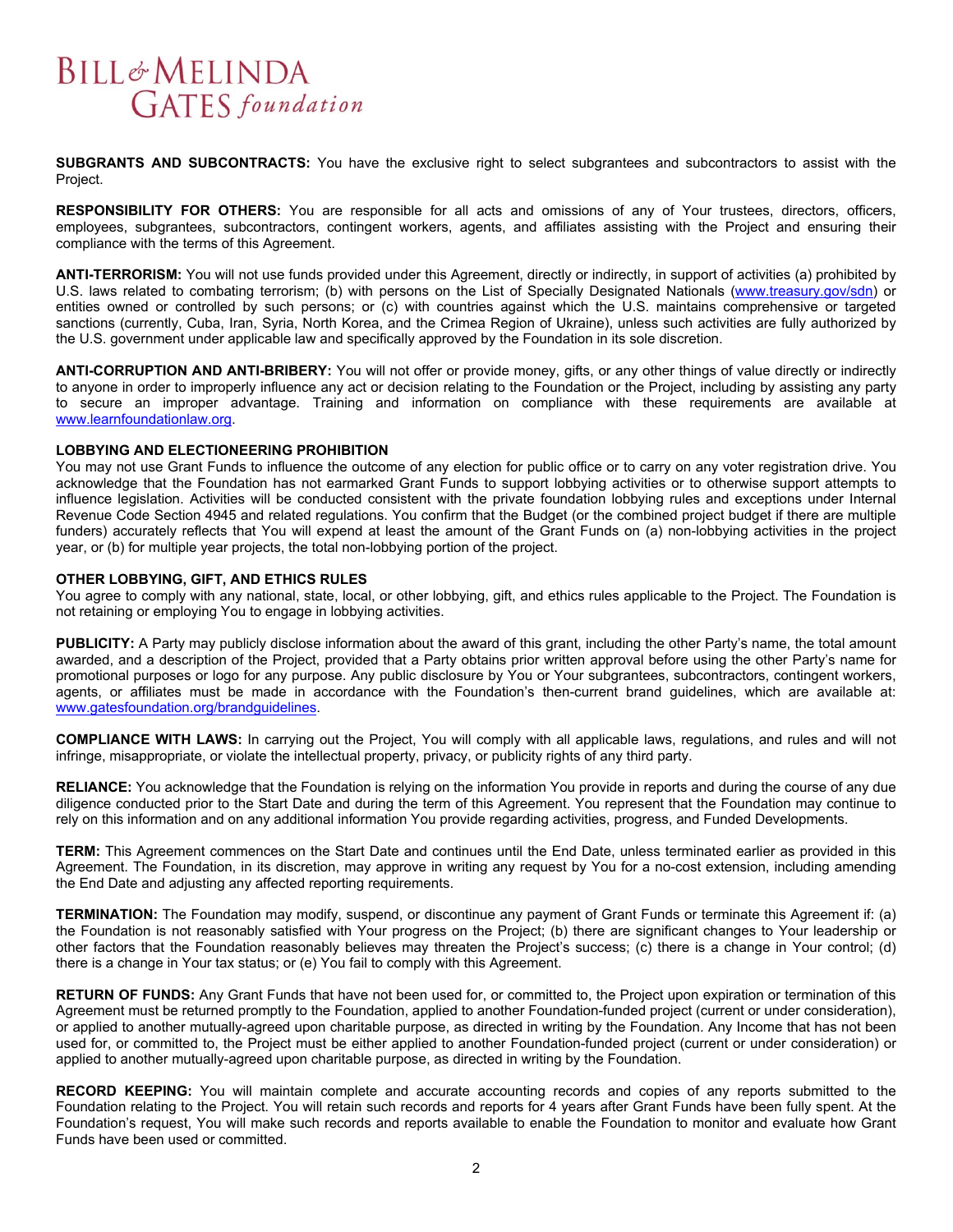**SURVIVAL:** A Party's obligations under this Agreement will be continuous and survive expiration or termination of this Agreement as expressly provided in this Agreement or otherwise required by law or intended by their nature.

#### **ENTIRE AGREEMENT, CONFLICTS, AND AMENDMENTS**

This Agreement contains the entire agreement of the Parties and supersedes all prior and contemporaneous agreements concerning its subject matter. If there is a conflict between this Agreement and the Investment Document or Budget, this Agreement will prevail. Except as specifically permitted in this Agreement, no modification, amendment, or waiver of any provision of this Agreement will be effective unless in writing and signed by authorized representatives of both Parties.

**NOTICES AND APPROVALS:** Written notices, requests, and approvals under this Agreement must be delivered by mail or email to the other Party's primary contact specified on the Agreement Summary & Signature Page, or as otherwise directed by the other Party.

**SEVERABILITY:** Each provision of this Agreement must be interpreted in a way that is enforceable under applicable law. If any provision is held unenforceable, the rest of the Agreement will remain in effect.

**ASSIGNMENT:** You may not assign, or transfer by operation of law or court order, any of Your rights or obligations under this Agreement without the Foundation's prior written approval. This Agreement will bind and benefit any permitted successors and assigns.

**COUNTERPARTS AND ELECTRONIC SIGNATURES:** Except as may be prohibited by applicable law or regulation, this Agreement and any amendment may be signed in counterparts, by facsimile, PDF, or other electronic means, each of which will be deemed an original and all of which when taken together will constitute one agreement. Facsimile and electronic signatures will be binding for all purposes.

*The following clauses will be included in project support grant agreements if relevant to your project, as determined by the foundation. These terms are non-negotiable.* 

**EVALUATION:** [*Included in all U.S. Program grants.*] You agree to notify the Foundation and provide copies of any reports or findings if You conduct or commission any research or evaluation regarding the Project. If You are selected to participate in Foundation-funded research or evaluation relating to the Project, You agree to: (a) designate a primary point of contact; (b) cooperate with the Foundation's evaluation partner as reasonably required to implement an evaluation plan; (c) provide or facilitate the collection of data as reasonably required; and (d) permit dissemination of resulting reports or findings.

**GLOBAL ACCESS MILESTONES:** [*Included if the foundation requires that Global Access commitments be further defined.*] To further define Your Global Access commitments, You are required to complete a Global Access Strategy and any other Global Access activities and documentation listed in the Reporting & Payment Schedule. The Global Access Strategy should address the following concepts with respect to all Funded Developments: (a) identification of Background Technology at the outset of the Project and any Funded Developments created during the Project and specific strategies to ensure access to such Funded Developments and Background Technology; (b) agreements and/or procedures for transfers of materials and data among Project Collaborators or third parties relevant to the Project; (c) reporting processes for the creation of Funded Developments to both the Project management team and to the Foundation as well as the publishing and dissemination of the knowledge and information gained from the Project; (d) strategies to secure, manage and allocate intellectual property rights associated with the Funded Developments or Background Technology in a way that ensures Global Access while providing incentives for future potential private sector participation; and (e) anticipated development, commercialization and sustainability strategies during and after the Project to ensure that Global Access can be met.

You may not materially change the plans and strategies contained in any Global Access documents after they have been approved by the Foundation without the Foundation's prior written approval. You will provide the Foundation with updates to the Global Access Strategy during each year of the Project describing any new or modified approaches with respect to Funded Developments and Background Technology, and related agreements, taking into account any new product, technology, and commercialization developments and/or market information. "*Global Access Strategy*" means a written document, subject to the Foundation's approval, describing how You intend to achieve Global Access given the particular circumstances of the Project. "*Project Collaborators*" means all current and future subgrantees, subcontractors, partners, agents, affiliates, or other parties who provide any input to the Project.

**GLOBAL ACCESS COMMITMENT AGREEMENT:** [*Included if foundation requires a Global Access Commitment Agreement.*] In order to further define Your Global Access commitments, You agree to the terms and conditions set out in the Global Access Commitment Agreement set forth in Attachment C. You may not materially change the plans and strategies contained in any Global Access Commitments Agreement without the Foundation's prior written approval. Upon request of the Foundation, You will provide the Foundation with progress updates evidencing the progress to attain Your Global Access Commitments.

**HUMANITARIAN LICENSE:** [*Included if foundation requires a license to Funded Developments in order to further Global Access.*] Subject to applicable laws and for the purpose of achieving Global Access, You grant the Foundation a nonexclusive, perpetual, irrevocable, worldwide, royalty-free, fully paid up, sublicensable license to make, use, sell, offer to sell, import, distribute, copy, create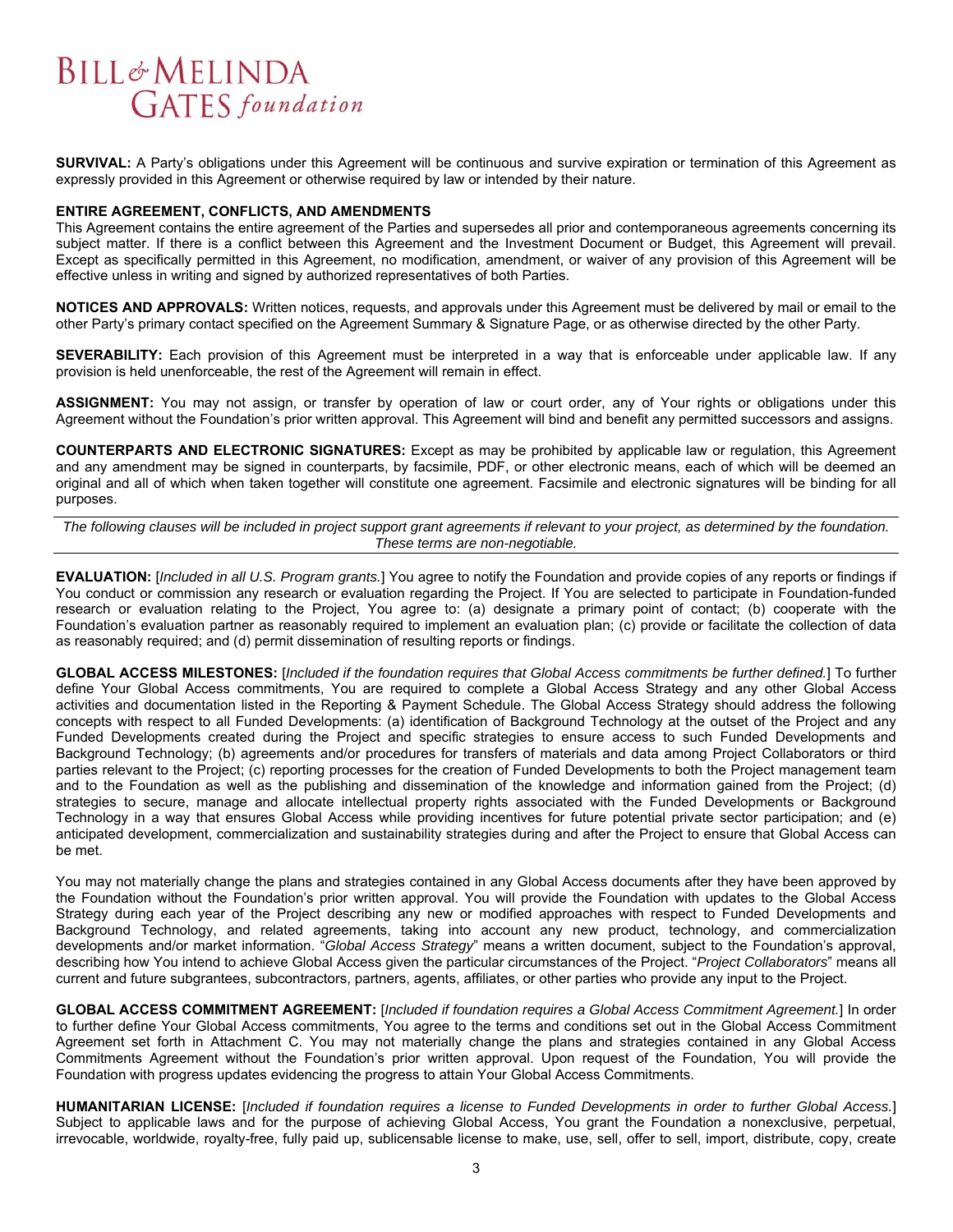derivative works, publicly perform, and display Funded Developments and Essential Background Technology. "*Essential Background Technology*" means Background Technology that is: (a) owned, controlled, or developed by You, or in-licensed with the right to sublicense; and (b) either incorporated into a Funded Development or reasonably required to exercise the license to a Funded Development. You confirm that You have retained sufficient rights in the Funded Developments and Essential Background Technology to grant this license. You must ensure this license survives the assignment or transfer of Funded Developments or Essential Background Technology. On request, You must promptly make available the Funded Developments and Essential Background Technology to the Foundation for use solely under this license. If You demonstrate to the satisfaction of the Foundation that Global Access can best be achieved without this license, the Foundation and You will make good faith efforts to modify or terminate this license, as appropriate

**COMPLIANCE WITH REQUIREMENTS:** [*Included in all US Program, Global Policy and Advocacy, Communications, Foundation Strategy Office, and Chief Strategy Office grants.*] You will conduct, control, manage, and monitor the Project in compliance with all applicable ethical, legal, regulatory, and safety requirements, including applicable international, national, state, local, institutional, and school district or school network standards ("*Requirements*"). You will obtain and maintain all necessary approvals, consents, and reviews before conducting the applicable activity. As a part of Your annual progress report to the Foundation, You must report whether the Project activities were conducted in compliance with all Requirements.

If the Project involves:

- a. any protected information (including personally identifiable, protected health, or third-party confidential), You will not disclose this information to the Foundation without obtaining the Foundation's prior written approval and all necessary consents to disclose such information; and/or
- b. children, students, or vulnerable subjects, You will obtain any necessary consents and approvals unique to these subjects.

Any activities by the Foundation in reviewing documents and providing input or funding does not modify Your responsibility for determining and complying with all Requirements for the Project.

**COMPLIANCE WITH REQUIREMENTS:** [*Included in all Global Health, Global Development, Global Growth & Opportunity, Gender Equality and Executive Office grants.*] You will conduct, control, manage, and monitor the Project in compliance with all applicable ethical, legal, regulatory, and safety requirements, including applicable international, national, local, and institutional standards ("*Requirements*"). You will obtain and maintain all necessary approvals, consents, and reviews before conducting the applicable activity. As a part of Your annual progress report to the Foundation, You must report whether the Project activities were conducted in compliance with all Requirements.

If the Project involves:

- a. any protected information (including personally identifiable, protected health, or third-party confidential), You will not disclose this information to the Foundation without obtaining the Foundation's prior written approval and all necessary consents to disclose such information;
- b. children or vulnerable subjects, You will obtain any necessary consents and approvals unique to these subjects; and/or
- c. any trial involving human subjects, You will adhere to current Good Clinical Practice as defined by the International Council on Harmonisation (ICH) E-6 Standards (or local regulations if more stringent) and will obtain applicable trial insurance.

Any activities by the Foundation in reviewing documents and providing input or funding does not modify Your responsibility for determining and complying with all Requirements for the Project.

**INDEMNIFICATION:** [*Included in all Global Health, Global Development, Global Growth & Opportunity, Gender Equality and Executive Office grants.*] If the Project involves clinical trials, trials involving human subjects, post-approval studies, field trials involving genetically modified organisms, experimental medicine, or the provision of medical/health services ("*Indemnified Activities*"), You will indemnify, defend, and hold harmless the Foundation and its trustees, employees, and agents ("*Indemnified Parties*") from and against any and all demands, claims, actions, suits, losses, damages (including property damage, bodily injury, and wrongful death), arbitration and legal proceedings, judgments, settlements, or costs or expenses (including reasonable attorneys' fees and expenses) (collectively, "*Claims*") arising out of or relating to the acts or omissions, actual or alleged, of You or Your employees, subgrantees, subcontractors, contingent workers, agents, and affiliates with respect to the Indemnified Activities. You agree that any activities by the Foundation in connection with the Project, such as its review or proposal of suggested modifications to the Project, will not modify or waive the Foundation's rights under this paragraph. An Indemnified Party may, at its own expense, employ separate counsel to monitor and participate in the defense of any Claim. Your indemnification obligations are limited to the extent permitted or precluded under applicable federal, state or local laws, including federal or state tort claims acts, the Federal Anti-Deficiency Act, state governmental immunity acts, or state constitutions. Nothing in this Agreement will constitute an express or implied waiver of Your governmental and sovereign immunities, if any.

**INSURANCE:** [*Included in all Global Health, Global Development, Global Growth & Opportunity, Gender Equality and Executive Office grants.*] You will maintain insurance coverage sufficient to cover the activities, risks, and potential omissions of the Project in